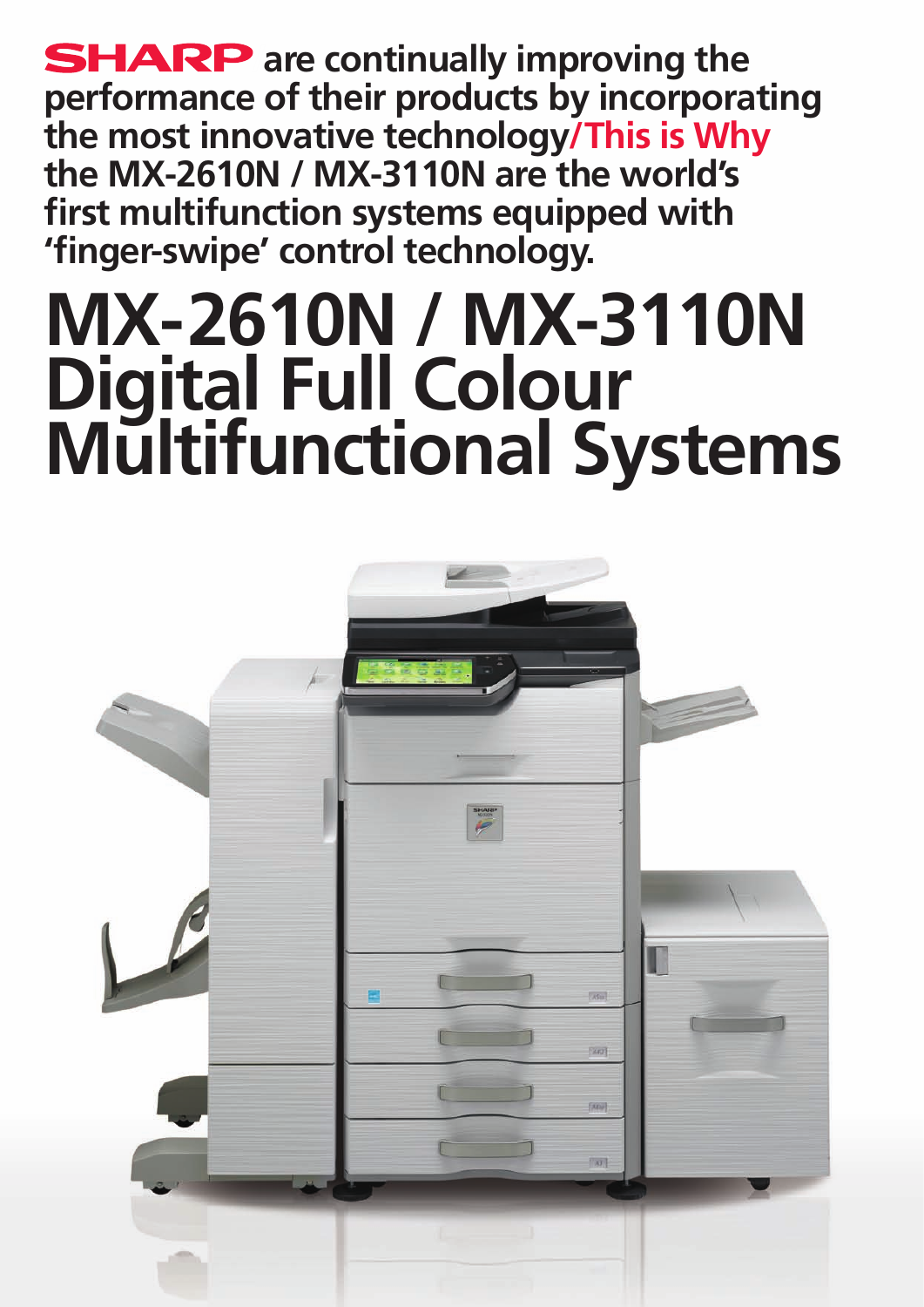

**Natural, Intuitive** Touch-screen **Technology**



# **/This is Why our MX-2610N and MX-3110N are simply the most advanced MFPs you can buy**

# **Embrace the future, today**

Introducing the world's first multifunction systems to be equipped with 'finger-swipe' touch control – a design evolution which is rapidly becoming an industry standard.

Similar technology has already revolutionised smart phones and tablet PCs. Simply touch or tap the screen, then flick or slide for fingertip control of every document, function and setting. Using a digital interface has never felt so natural.



Finger-swipe touch control for intuitive operation of every function

# **A new generation of MFPs**

These next-generation MFPs support the very latest working practices. You can add full internet access for browsing and printing out web content, and use the Sharp OSA® option to connect to the 'Cloud' and run Software as a Service (SaaS) applications developed by Sharp's Technology Partners.

Plus, there's a handy Remote Access Control facility that lets support staff perform configuration, troubleshooting and ad hoc training across the network. In other words, you get the power, versatility and convenience that every modern office needs. Even the user guide, in digital form, can be accessed from the control screen.

### **Choose to be productive**

The 26 pages-per-minute (ppm) MX-2610N and the 31 ppm MX-3110N produce top quality colour at full speed and come with two-sided printing, copying, scanning and robust security as standard. But even though they are among the smallest A3 colour MFPs in their class, you can also add a wide range of extra-value options to raise productivity right across the office.

Choose a space-saving inner finisher with electronic sorting and offset stacking, or a saddle-stitch finisher for easy, professionallooking documents. Add fax functionality, extra security, additional paper drawers with 'easy grip' handles, and third party applications for automating manual office tasks.

# **Energy efficient**

The Energy Star-certified MX-2610N and MX-3110N use Sharp's latest energy-saving technology for a typical electrical consumption among the lowest in their class. A rapid warm up time, an efficient LED scanner, self-adjusting and pre-set auto shut down capabilities and a special Eco Scan Mode all help to save money and support your environmental objectives.



Both MX-2610N and MX-3110N qualify for Energy Star certification

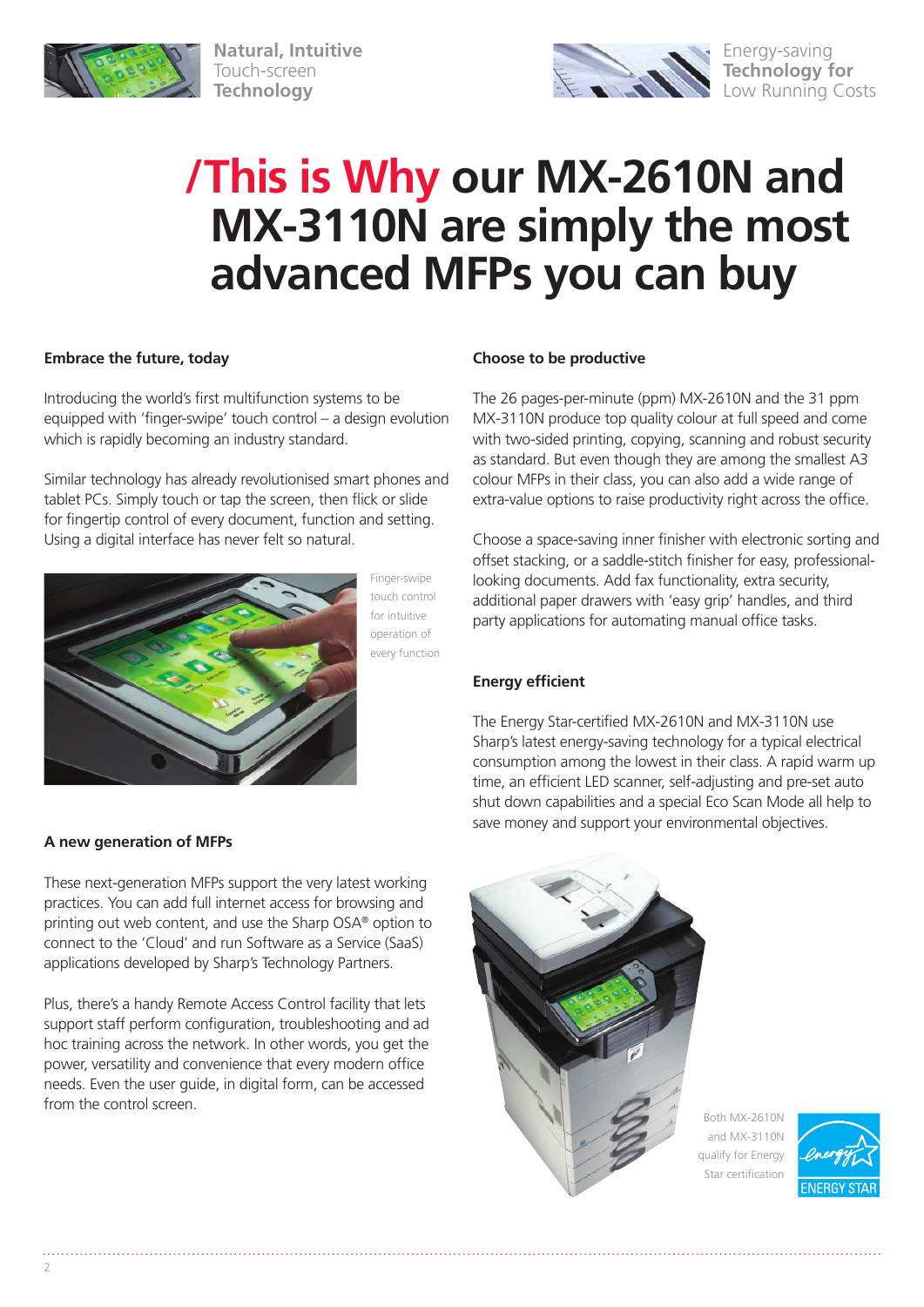

**Class-leading** Printing, Copying **and Scanning**



# **/This is Why our MX-2610N and MX-3110N provide a smarter way of working**

# **Total control at your finger-tips**

The first thing you'll notice about your new MX-2610N or MX-3110N is how easy it is to use. The 10.1" LCD control screen has the space for less clutter and larger, clearer text, and it can be tilted up or down for easy viewing.

Scan your originals – the 100-sheet document feeder makes double-sided scanning quick and easy – and use finger-swipe technology for total control of your digital documents. Preview pages in various modes – 1-Page, 3D or thumbnail – then simply touch and slide to rotate them, change their order, add or delete pages, and then print, file or distribute just as you need.

It's all customisable, too. Everyone in your team can have a personalised home screen for faster access to the tools and applications they use most often, set against a choice of 7 background styles.

# **Integration within and beyond the enterprise**

The MX-2610N and the MX-3110N can do so much more than the limited printing, copying and scanning of ordinary office machines. Add Sharp OSA® (Open Systems Architecture), for example, and you can turn your MFP into a gateway to applications on your network.

There's even an optional Web Browsing Kit which gives you full internet access. So there's no need to return to your desk – simply access the tools and information you need directly from the finger-swipe control interface. But that's not all.

The latest version of Sharp OSA\*<sup>1</sup> can reach beyond your firewall, letting you leverage the efficiency of Cloud computing services which are rapidly gaining popularity for their proven functionality and low cost-per-user for little or no up-front investment. That means you can access a range of 'Software as a Service' (SaaS) applications, developed by Sharp's technology partners.

### **Maximum uptime for total productivity**

The advanced finger-swipe interface will help even inexperienced users benefit from the MX-2610N and MX-3110N's full range of capabilities. Not only is the User Guide accessible in digital form direct from the control screen, but we've also maximised uptime with important support tools such as:

**Web Page Management** Every important setting can be managed through a standard web browser, including user access, security and other controls and configurations.

**Sharp Remote Device Manager** Installed on your file server, Sharp Remote Device Manager gives you centralised, real-time control of your networked printers and MFPs without leaving your desk. Error-reporting, technical support, driver installation, firmware upgrades, printer configuration: everything is easier and more accessible.

**Remote Diagnosis** Solve issues before they become problems by monitoring your MFPs via your web browser, and receive timely email alerts when maintenance is required.

**Printer Status Monitor** Check the MFP's operating status from your PC before you start a job, to be sure there's sufficient toner and paper. As soon as your documents are ready an alert will appear on your desktop. It's easy.

**Job Status Screen** A glance at the control panel's Job Status Screen will show you every copy and print job and their current position in the queue.

**Remote Access Interface** Lets you recreate the MFP's main control panel on your PC screen\*2 , giving you the ability to operate every major function direct from your desktop.

<sup>\*1</sup> Please check availability of Sharp OSA applications.

<sup>\*2</sup> Requires VNC application.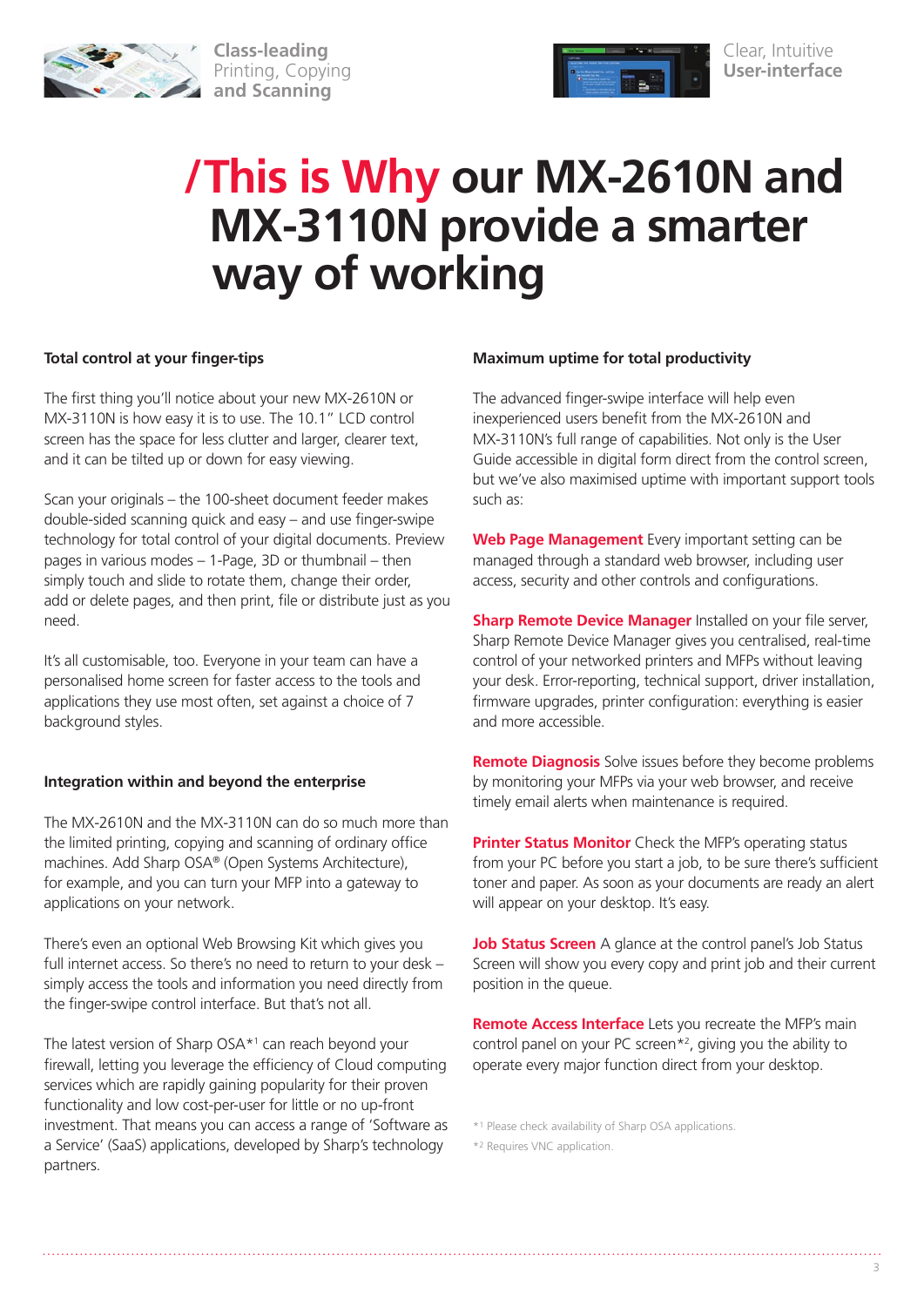

**'Walk-up Printing'**  via Convenient **USB Ports**



# **/This is Why our MX-2610N and MX-3110N can easily handle whatever you throw at them**

# **A hub of productivity**

The finger-swipe control interface makes it easy for everyone in the office to make full use of the MX-2610N and MX-3110N's power and versatility.

Print runs of all sizes, from just a few pages to several thousand, can be performed in colour or black and white at the full rated speeds. For truly outstanding performance, you can link two MFPs of the same model to share a print job between them, effectively doubling the output speed.

# **All-in-one performance**

Scanning is first class. A resolution that's adjustable to 150 dpi lets you create smaller files without compromising clarity and, for 'difficult' documents, you can compensate by adjusting contrast and sharpness.

Sharp's OSA Network Scanning Tool Option provides one touch scanning to your PC or network drive. Scanned documents can quickly be printed, filed, previewed, shared, and stored, saving time and improving workflows.

Even high volume scanning is effortless thanks to thoughtful innovations that automatically stamp originals as they're scanned and skip blank pages entirely.



Space-saving inner finnisher, saddle-stitch finisher and hole punch module all available as options for even greater flexibility and productivity

### **All-round performance**

Copying is just as quick as printing. Even when you want to copy just a page or two. You can directly print PDF\*, TIFF and JPEG files without using the print driver.

For longer or more complex runs, you can scan single-sided originals at the rate of 50 per minute, or double-sided as fast as 20 per minute. Plus, there's a Job Build function which lets you scan large-volume jobs in easily manageable batches, which are combined for eventual output as a single job.

# **Stylish documents for clearer communication**

From fully-finished customer-facing proposals to internal presentations and briefing documents, the MX-2610N and MX-3110N lend style and professionalism to everything your team produces.

Specially formulated developer and toner with Resolution Enhancement Technology produce true 1200 x 1200 dpi print resolution and the equivalent of 9600 x 600 dpi interpolated print and copy resolution

Add the space-saving inner finisher, or saddle-stitch finisher and hole punch module, plus fax if you need it, increase the paper supply up to 5,600 sheets and you can create a customconfigured MFP that's capable of meeting your team's toughest demands.

All of your documents, every day, for any purpose. The new MX-2610N and MX-3110N with finger-swipe control technology takes care of them all.

\* PDF direct printing requires optional MX-PK11 PS3 Expansion Kit.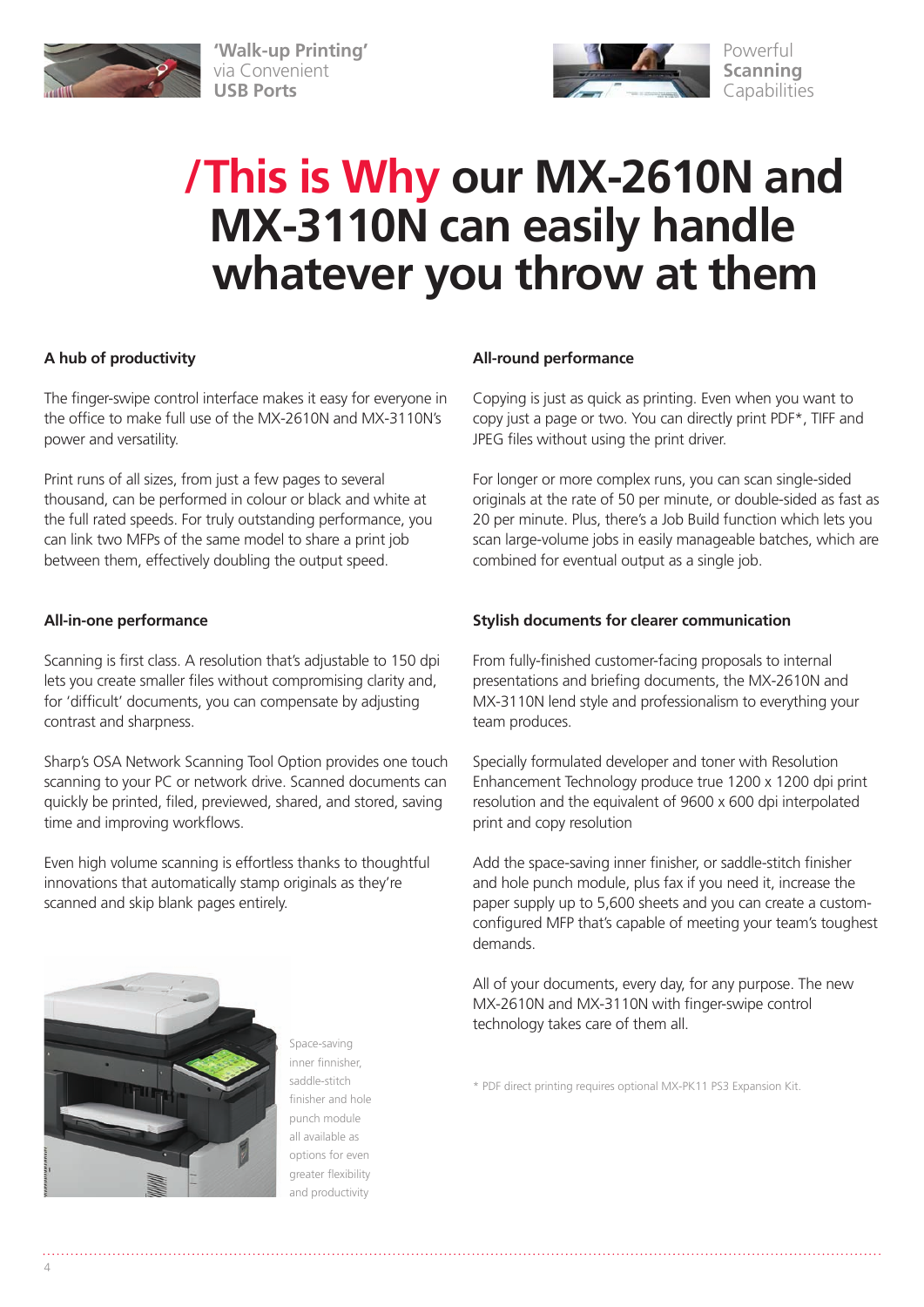

**Optional** Data Security Kit



# **/This is Why our digital MFPs are second-to-none when it comes to productivity and security**

# **Enabling the digital office**

While there'll always be a place for hard copy documents, the powerful scanning capabilities of these two new MFPs make it easy for everyone to capture, create, store and share information in digital form. And that opens entirely new opportunities for efficiency, creativity and productivity.

Now you can scan in full colour directly to email, your desktop, FTP servers, network folders and USB memory sticks in a wide range of popular formats including TIFF, PDF, Encrypted PDF, PDF/A and Compact PDF\*1 , JPEG and XPS.



Flexible scanning functions opens opportunities in efficiency and creativity

To distribute your scans, simply use the finger-swipe control interface to browse and select email contacts. Getting your own copy is even easier: a handy 'Scan to Me' function automatically emails the file to your inbox with a single touch.

And with the documents on your PC, you can use Sharpdesk document management software, which lets you store and manage files of virtually any format, and even combine them into new multipage documents.

# **Convenient filing**

The MX-2610N and MX-3110N come with a 160GB hard drive on which you can store jobs (neatly indexed with thumbnail views) for later reuse. Save jobs in PDF format, allowing you to browse them from your PC. Choose from Quick Filing for temporary storage, Advanced Filing for long-term archiving, or a Main Folder for convenient workgroup sharing. And the optional Mirroring Kit\*2 provides a backup for the data stored on the hard drive.

### **Powerful multi-level security**

Sharp MFPs incorporate some of the industry's toughest, multi-level security measures as standard. We start with password-controlled access for routine user authentication, and you can add a third party card reader for tighter control. But then we go further with secure network interfaces to defeat external threats, SSL and IPsec to encrypt and protect network traffic, and full IEEE 802.1X compliance for port-based network access control.

And because we know that sensitive documents are sometimes accessed unintentionally we guard against accidents, too.

A Hidden Pattern Print feature can reveal a watermark (e.g.'CONFIDENTIAL: NOT FOR COPY') – if original is mistakenly copied, alerting the user so that the copy should not be distributed, and Confidential PIN Printing requires the user to be present at the MFP before the print run can start. Plus, you protect against the unauthorised viewing of confidential documents by using password-protected PDFs.

When it's time to replace your MFP Sharp's security features continue to protect your interests by making it easy to completely and permanently remove all data from the device.

For even greater security, choose the optional Data Security Kit\*3 , which has a Document Control facility to prevent unauthorised copying, scanning, faxing and filing, plus the ability to encrypt and securely erase data from the hard disk and internal memory, at specified intervals or on demand.

\*1 Requires optional MX-EB11 Enhanced Compression Kit.

\*2 Requires optional MX-EB12.

\*3 Requires optional MX-FR30U.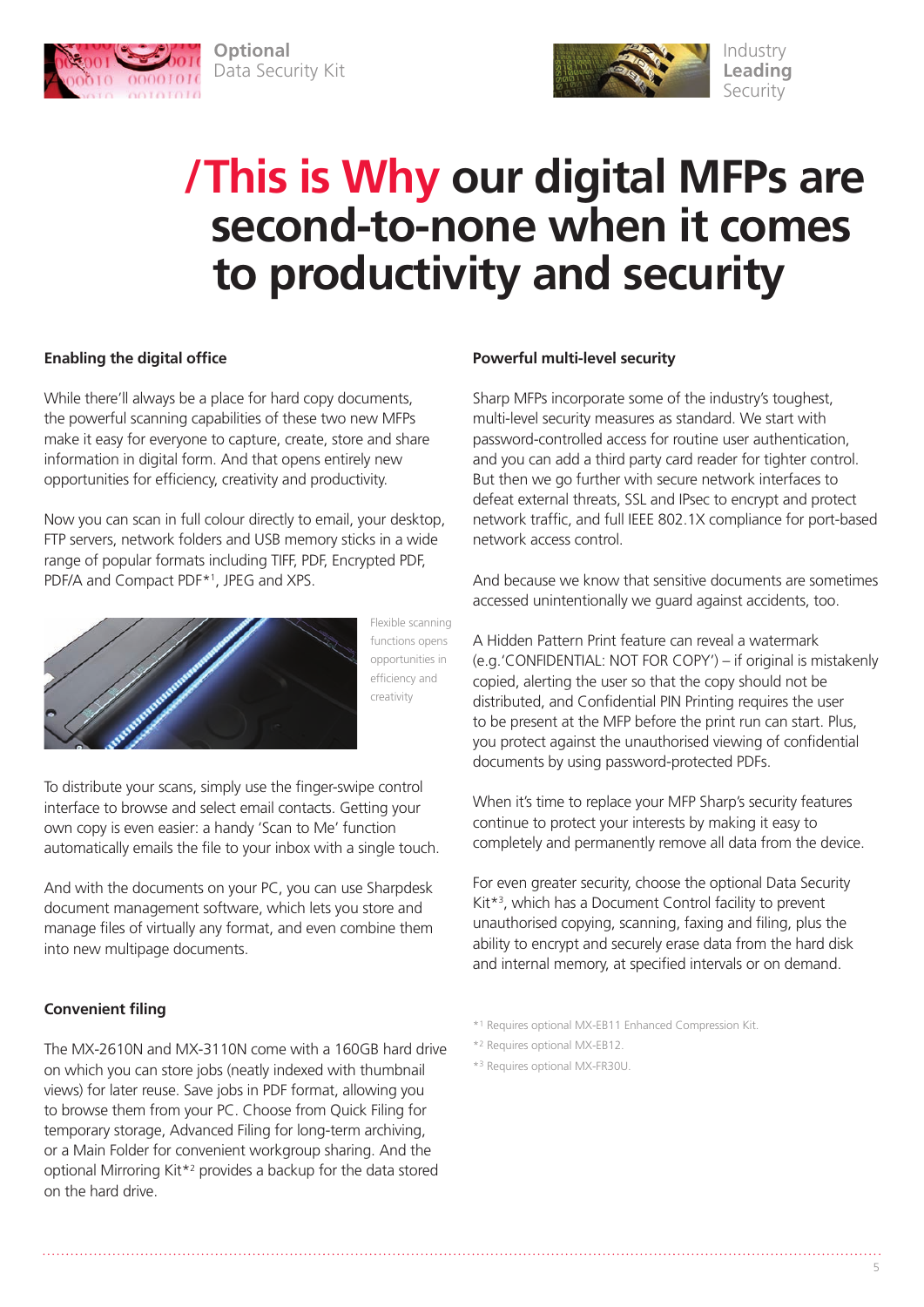



Engineered to **the Highest Standards** 

# **MX-2610N / MX-3110N options**







Exit Tray Large Capacity Tray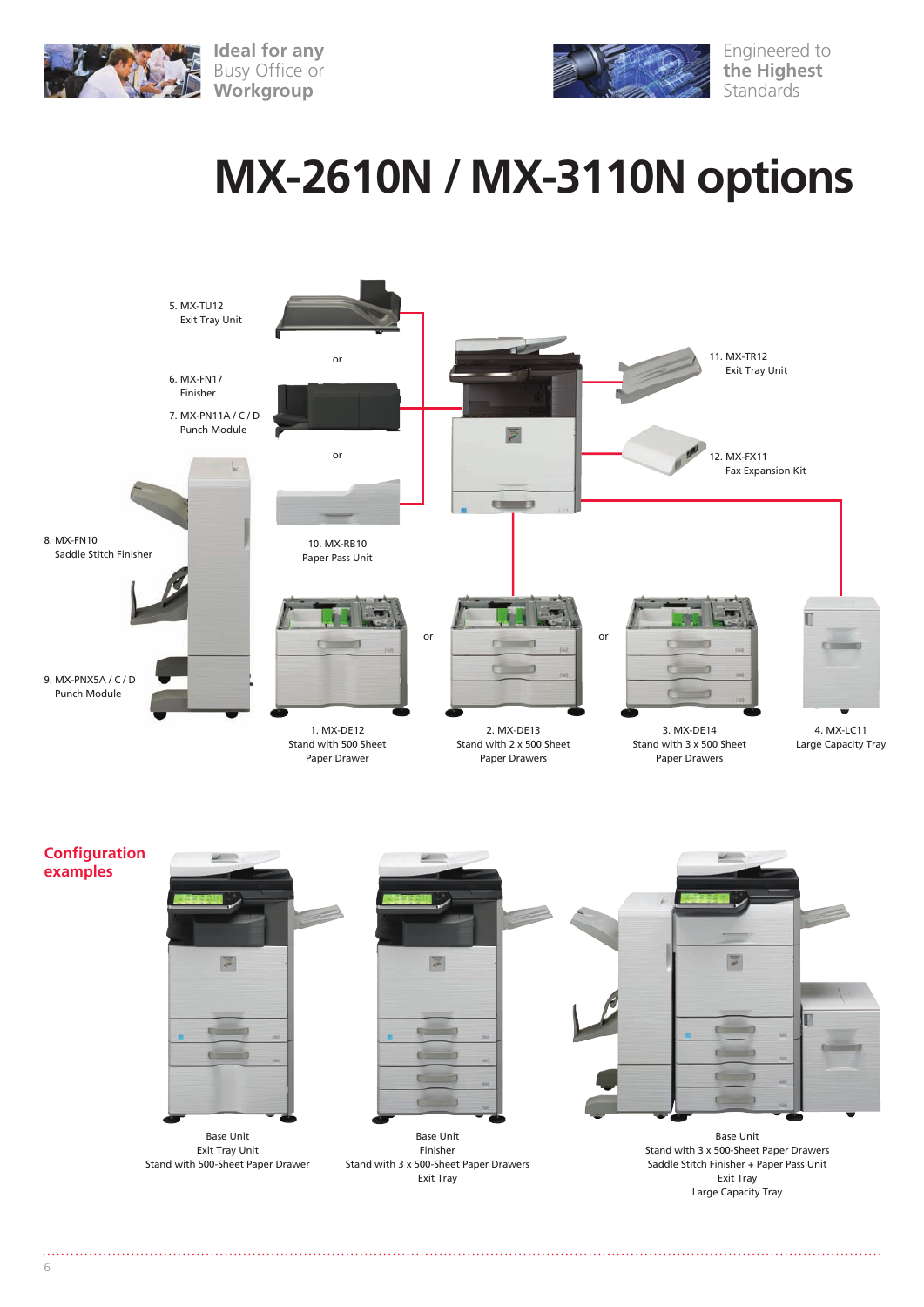



Multiple **Configurations** Available

# **MX-2610N / MX-3110N options**

### **Base unit**

**Keyboard**  Option

**MX-KB11 Keyboard** (not shown)

- **1. MX-DE12 Stand with 500-Sheet Paper Drawer**  $-$  A3 to A5R, 500 sheets (80 asm)
- **2. MX-DE13 Stand with 2 x 500-Sheet Paper Drawers** - A3 to A5R, 500 sheets each (80 gsm) for lower and upper trays
- **3. MX-DE14 Stand with 3 x 500-Sheet Paper Drawers** - A3 to A5R, 500 sheets each (80 gsm) for lower and upper trays
- **4. MX-LC11 Large Capacity Tray**
	- A4 to B5, 3500 sheets (80gsm)

### **Finishing**

**5. MX-TU12 Exit Tray Cabinet Unit**

### **6. MX-FN17 Finisher**

- A3 to B5 (offset/staple),
- A3W to A5R (non offset)
- Offset tray (upper): max. 500 sheet paper capacity\*<sup>1</sup>
- Stapling capacity: max. 50 sheet multi-position staple\*<sup>1</sup>
- Staple position: 3 locations (front, rear or 2 point stitching)

#### **7. Optional Punch Module for MX-FN17**

- **MX-PN11A** 2 Hole Punch Module
- **MX-PN11C** 4 Hole Punch Module
- **MX-PN11D** 4 Hole Wide Punch Module

#### **8. MX-FN10 Saddle Stitch Finisher (1000 Sheet)**

- A3 to B5 (offset/staple), A3W to A5R (non offset)
- Offset tray (upper): max.1000 sheet paper capacity\*1
- Stapling capacity: max. 50 sheet multi-position staple\*<sup>1</sup>
- Staple position: 3 locations (front, rear or 2 point stitching)\*<sup>1</sup>
- Saddle stitch tray (lower): 10 sets (11-15 sheets),

15 sets (6-10 sheets), 20 sets (1-5 sheets). 15 sheets max. per set

### **9. Optional Punch Module for MX-FN10**

- **MX-PNX5A** 2 Hole Punch Module
- **MX-PNX5C** 4 Hole Punch Module
- **MX-PNX5D** 4 Hole Wide Punch Module
- **10. MX-RB10 Paper Pass Unit** 
	- Required when using MX-FN10
- **11. MX-TR12 Exit Tray Unit**

### **Faxing**

**12. MX-FX11 Fax Expansion Kit**

- Super G3 fax module

**MX-FWX1 Internet Fax Expansion Kit** (not shown)

### **Connectivity**

**Printing**

- **MX-PK11** PS3 Expansion Kit (enables PostScript printing)
- **MX-PUX1** XPS Expansion Kit (L80MXSM10 required)
- **L80MXSM10** Expansion Memory Board
- **MX-PF10** Barcode Font Kit
- MX-AM10 Web Browsing Expansion Kit<sup>\*2</sup> (enables browsing of Internet from MFP panel)

#### **Scanning**

- **AR-SU1** Stamp Unit (marks already scanned documents for checking)
- **MX-EB11** Enhanced Compression Kit (enables creation of high compression PDFs)

#### **Security**

- MX-FR30U Data Security Kit<sup>\*2</sup> Commercial Version (Common Criteria validated version will also be available)
- **MX-EB12 Mirroring Kit** Second hard drive enabling data backup of fi les stored on HDD

### **Sharpdesk™ licenses**

- MX-USX1 Sharpdesk 1-License Kit
- **MX-USX5** Sharpdesk 5-License Kit
- **MX-US10** Sharpdesk 10-License Kit
- **MX-US50** Sharpdesk 50-License Kit
- **MX-USA0** Sharpdesk 100-License Kit

### **Sharp OSA®**

- **MX-AMX1** Application Integration Module
- **MX-AMX2** Application Communication Module
- **MX-AMX3** External Account Module

**Sharp OSA® Network Scanner Tool Licenses** (MX-AMX2 required)

- **MX-UN01A** Sharp OSA 1-License Kit\*2
- **MX-UN05A** Sharp OSA 5-License Kit\*2
- **MX-UN10A** Sharp OSA 10-License Kit\*2
- **MX-UN50A** Sharp OSA 50-License Kit\*2
- **MX-UN1HA** Sharp OSA 100-License Kit\*2
- \*1 A4 or smaller, 80gsm.
- \*2 Available at a later date. Some options may not be available in some areas.